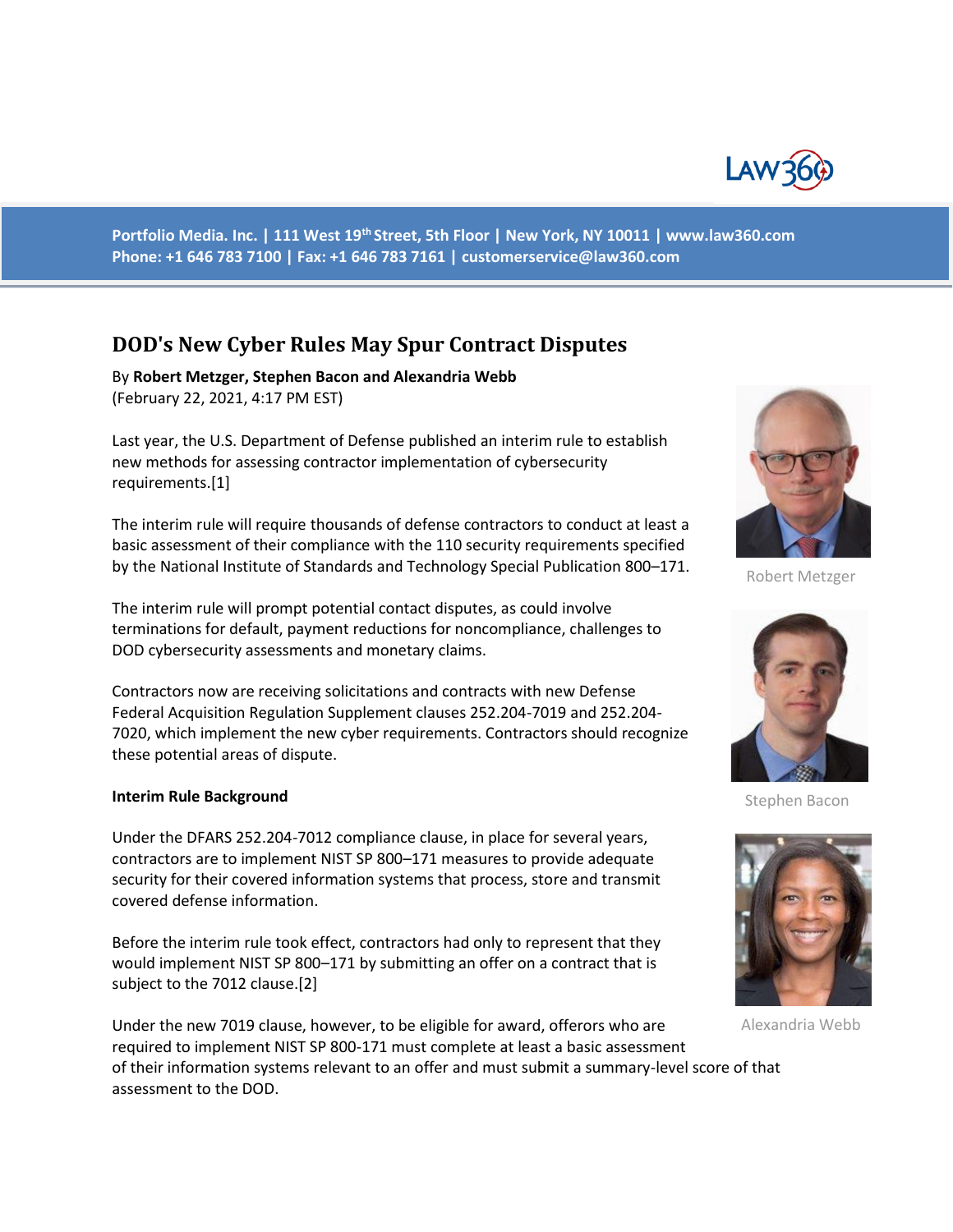Summary level scores  $-$  e.g., 90 out of 110  $-$  are posted in the supplier performance risk system, or SPRS. A contractor that has not attained the maximum score of 110 must disclose the date that it expects to achieve that score based on its current system security plan and its plan of action and milestones.

The DOD contracting officers must check the SPRS to verify that contractors have a summary level score that is current — not more than three years old — prior to contract award and prior to exercising an option.[3]

Once a contract is awarded that includes the 7020 clause, the DOD may, at its discretion, conduct a medium or high assessment of covered information systems that are subject to NIST SP 800–171.[4] These are conducted by the Defense Contract Management Agency's Defense Industrial Base Cybersecurity Assessment Center.[5]

## **Terminations for Default**

A default termination is a drastic sanction that can have devastating consequences for contractors.[6] If the termination is justified, the government may recover unliquidated progress payments, excess costs to reprocure the same items or services, and other damages arising from the contractor's failure to perform.

Noncompliance with NIST SP 800–171 could be grounds for the DOD to terminate a contract for default. Should a severe cyber incident occur during contract performance, the DOD may investigate. The DOD could determine that the contractor's actual cybersecurity was materially different from that suggested by the score it posted on the SPRS.

Similarly, in the course of a medium or high assessment, the DOD might learn that a contractor has poorer security than what it reported on the SPRS, or that it has failed to make progress to meet its stated plan-of-action-and-milestones completion date.

In such event, the DOD might assert that a contractor's failure to implement NIST SP 800–171, as required under the 7012 clause, is a failure to perform "any of the other provisions of th[e] contract" under subsection (a)(1)(iii) of the standard default clause.[7]

There has been at least one reported case from the U.S. Armed Services Board of Contract Appeals, or ASBCA, in which the DOD has terminated a commercial item contract for cause under FAR 52.212-4(m) because the contractor allegedly failed to comply with NIST SP 800–171.

In Arcade Travel Inc., the DOD terminated three contracts for travel management services after a cybersecurity investigation revealed that the contractor was not in compliance with NIST SP 800–171.[8]

The DOD also asserted an affirmative claim against the contractor seeking \$311,700 in costs the DOD incurred for credit monitoring services as a result of a related data breach that impacted the contractor's information systems.

Although the ASBCA has not yet ruled finally on the case, Arcade Travel should alert contractors that they can face significant consequences for failing to comply with NIST SP 800–171.

Contractors also could be terminated for default if the DOD learns that they misrepresented the state of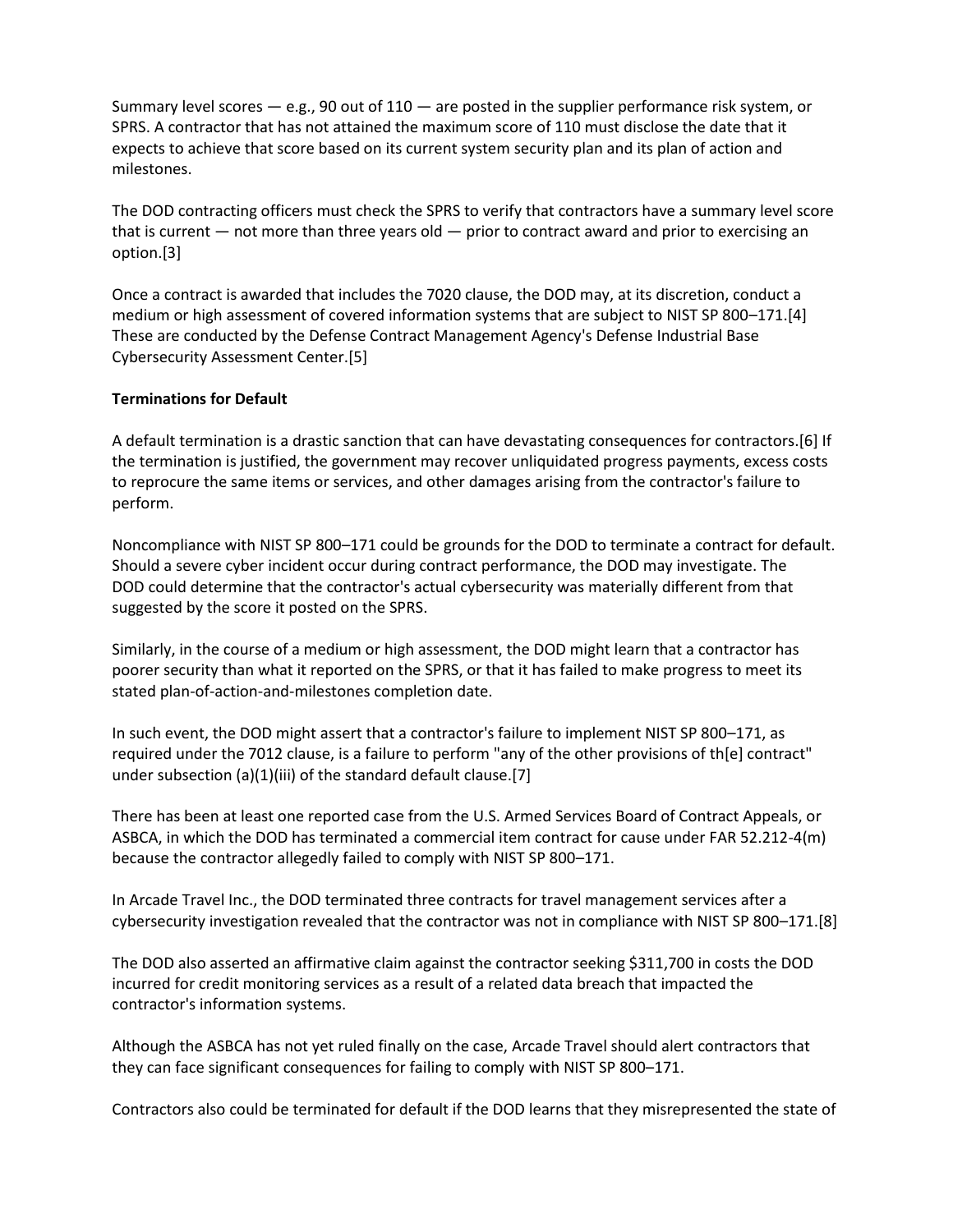their compliance with NIST SP 800–171 at the time of award.[9] Fraudulent misrepresentations may render a contract void from the inception and justify the government's decision to default the contract and/or pursue False Claims Act allegations.[10]

Prime contractors are generally responsible for the performance of their subcontractors.[11] The DOD lacks privity of contract with subcontractors, looks to prime contractors to flow down cyber requirements and expects measures to determine that subcontractors have adequate security.[12]

This underscores the need for prime contractors to vet and select responsible subcontractors who commit to and can demonstrate cybersecurity compliance.[13] If the DOD were to hold a prime liable for the cyber faults of a subcontractor, one can expect the prime to seek redress from the sub under cyber clauses that flow down or on indemnity theories.

## **Payment Reductions**

Contracts that include FAR 52.232-16 — on progress payments — permit the contracting officer to reduce or suspend progress payments if the contractor failed to comply with any material requirement of the contract or if performance of the contract is endangered by the contractor's failure to make progress.[14]

Where a contractor fails to comply with NIST SP 800–171 or fails to make progress toward its plan-ofaction-and-milestones completion date, a DOD contracting officer could demand corrective action and threaten to or actually suspend, or reduce, the contractor's progress payments.[15]

The DOD also might attempt to unilaterally reduce the value of a contract on the basis that services performed by a contractor were defective due to noncompliance with the 7012 clause.

Although it would be difficult to reasonably quantify the reduction in value attributable to the noncompliance, the DOD might use that contractual remedy to penalize a contractor for failing to comply with NIST SP 800–171.

## **Challenging Defense Industrial Base Cybersecurity Assessment Center Assessment Results**

NIST SP 800–171 states 110 requirements, each of which is potentially susceptible to different interpretations or varying applications. Accordingly, the risk is real that the government will disagree with how a contractor addressed, and whether it is compliant with, particular cyber requirements.

Potentially, a contractor may contest the final result of a medium or high assessment at the ASBCA or U.S. Court of Federal Claims under the Contract Disputes Act.[16] Such a challenge could proceed much like a challenge to a contractor performance assessment report, or CPAR.

Precedent on CPAR cases suggests that the claims court and the ASBCA have CDA jurisdiction to determine whether the contracting officer acted arbitrarily and capriciously in accepting or acting upon an inaccurate and unfair performance evaluation.[17]

While the court and the ASBCA lack authority to direct the contracting officer, or the Defense Contract Management Agency, to issue a specific assessment result, they can remand the matter to require that the contracting officer follow the applicable regulations and provide the contractor the benefit of a fair and accurate evaluation.[18]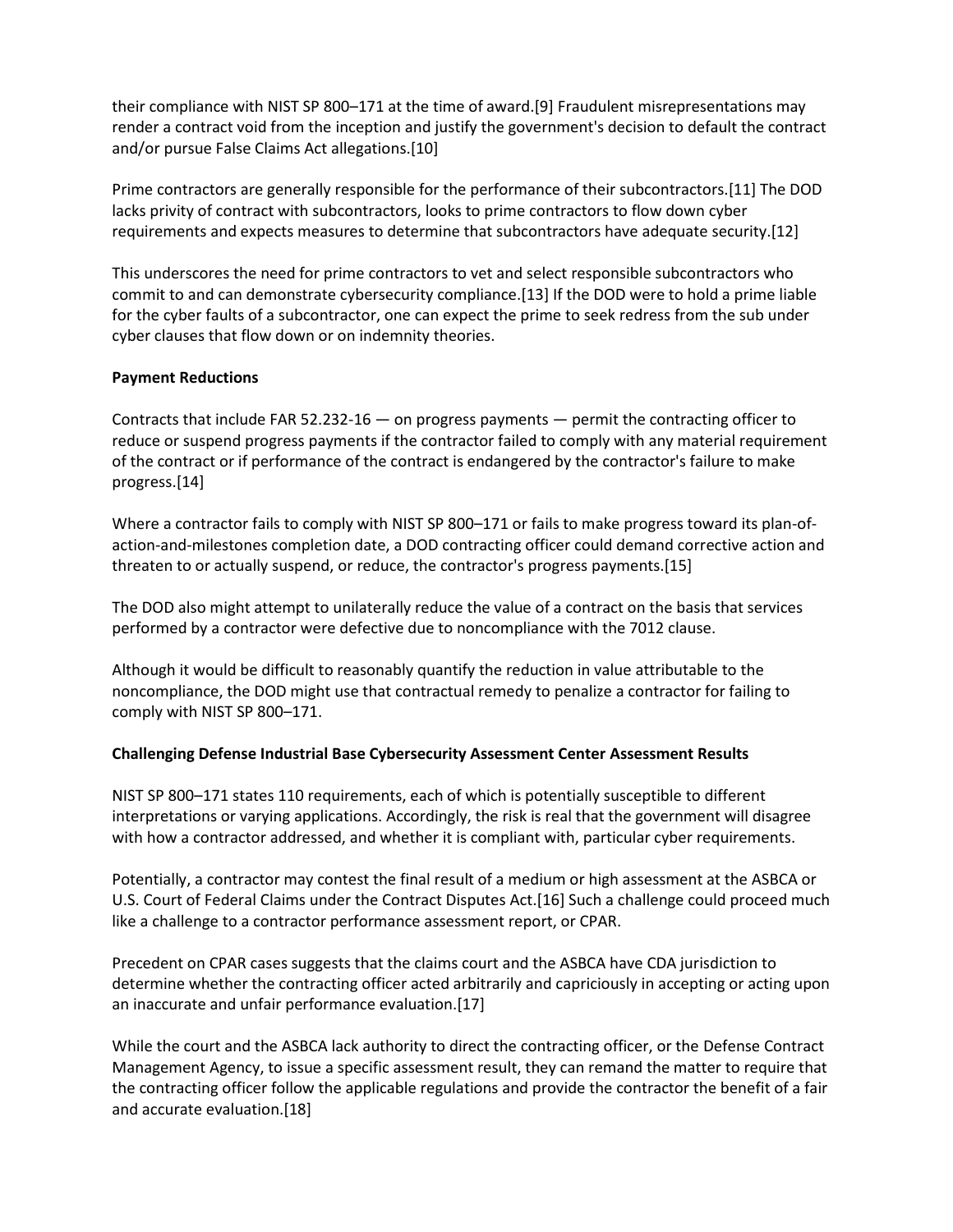## **Claims for Equitable Adjustment**

The DOD's position, expressed many times, is that the 7012 clause has been included in defense contracts, and flowed down, for years.[19]

The DOD is therefore unwilling to pay additional costs for cyber measures which, in their view, already should have been accomplished by contractors who previously attested by their bids that they were in compliance with the 7012 clause.

However, there are new requirements present in the new 7019 and 7020 DFARS clauses, and these will not be present in contracts awarded before Nov. 30, 2020, the effective date of the interim rule.

Conceivably, contractors could seek equitable adjustment if the government imposes these clauses by unilateral modification and where costs result that were not priced in the contract as awarded.

Relatedly, the government could demand cyber measures which are beyond that reasonably necessary under a contractor's interpretation of the DFARS and NIST SP 800-171 requirements. This also could generate contractor claims under the standard "Changes" clause included in all government contracts.[20]

Similarly, the DOD should not seek to impose unilaterally the 7019 or 7020 clauses as a condition to exercising an option on a contract awarded prior to the effective date of the interim rule.

Attempts by the government to alter the conditions of the contractor's existing obligations, for example by adding the 7019 or 7020 clauses or other cyber demands, could invalidate its ability to exercise an option.[21] This suggests that, if the DOD decides to add the new interim rule clauses to an existing contract, it should do so by bilateral contract modification.

## **Conclusion**

The interim rule imposes new and significant cyber obligations on thousands of defense suppliers. Contractors should implement its requirements promptly and capably, accurately self-assess and submit their cyber scores to the SPRS, stay on their plan-of-action-and-milestones schedule, and ensure that internal documentation aligns with their SPRS submissions.

Contractors should never misrepresent their cyber status or overpromise when they will close known gaps. Contractors should also take continuous measures to monitor and improve their security, because the best way to avoid cyber compliance disputes is to have systems, practices and processes that will avoid compromise, mitigate consequence and facilitate prompt reporting should a breach nevertheless occur.

*Robert S. Metzger is a shareholder, Stephen L. Bacon is an associate and Alexandria Tindall Webb is of counsel at Rogers Joseph O'Donnell PC.*

*The opinions expressed are those of the author(s) and do not necessarily reflect the views of the firm, its clients or Portfolio Media Inc., or any of its or their respective affiliates. This article is for general information purposes and is not intended to be and should not be taken as legal adv*ice.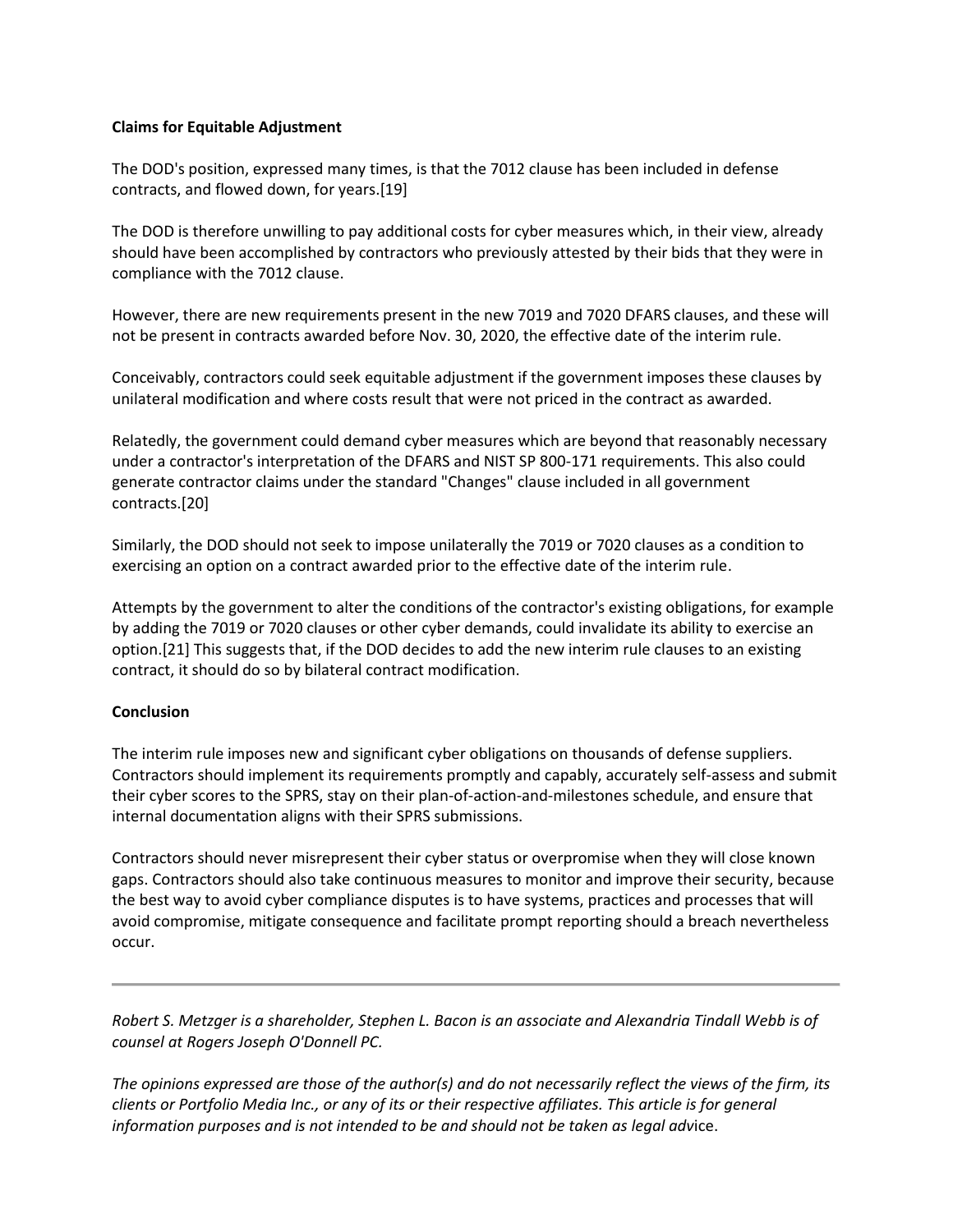[1] See 85 Fed. Reg. 61,505 (Sept. 29, 2020).

[2] DFARS 252.204-7008(c)(1).

[3] DFARS 204.7303. Contracting officers are likely to check only the score of a contractor who is in line to receive a prime contract award, however, not their subcontractors.

[4] DFARS 252.204-7020(c). Only a very small percentage of the contractors subject to the 7020 clause will be subject to either a medium or high assessment, however, owing to the limited Defense Industrial Base Cybersecurity Assessment Center resources.

[5] After the Defense Industrial Base Cybersecurity Assessment Center completes a medium or high Assessment, the contractor has "14 business days to provide additional information to demonstrate that they meet any security requirements not observed by the assessment team or to rebut the findings that may be of question." DFARS 252.204-7020(e)(2).

[6] Lisbon Contractors Inc. v. United States, 828 F.2d 759, 765 (Fed. Cir. 1987) (citations omitted).

[7] See FAR 52.249-8(a)(1)(iii). Before it can exercise this right, the government must provide notice and opportunity to cure within 10 days — a very short period to resolve significant cyber shortfalls.

[8] See Arcade Travel Inc. d/b/a Boersma Travel Servs., ASBCA No. 62009, 20-1 BCA ¶ 37,641. A termination for cause is permitted under the standard commercial item FAR clause "if the Contractor fails to comply with any contract terms and conditions, or fails to provide the Government, upon request, with adequate assurances of future performance." FAR 52.212-4(m).

[9] The government also may assert fraud-in-the-inducement as an affirmative defense to legitimate monetary claims. See, e.g., Laguna Construction Co. v. Carter, 828 F.3d 1364, 1370 (Fed. Cir. 2016). To the extent a contractor makes a fraudulent misrepresentation in connection with a claim, it is also at risk of forfeiture. See 28 U.S.C. § 2514; 41 U.S.C. § 7101(9).

[10] See, e.g., Vertex Construction & Engineering, ASBCA No. 58988, 14-1 BCA ¶ 35,804 (default upheld where contractor submitted a fraudulent master electrician certificate in order to secure the contract).

[11] See Johnson Mgm't Grp. CFC, Inc. v. Martinez, 308 F.3d 1245, 1252 (Fed. Cir. 2002) ("A contractor is responsible for the unexcused performance failures of its subcontractors.").

[12] DOD, Def. Cont. Mgmt. Agency, Contractor Purchasing Sys. Rev. Guidebook, Appendix 24 (June 14, 2019), https://www.dcma.mil/Portals/31/Documents/CPSR/CPSR\_Guidebook\_062719.pdf.

[13] Supplier Performance Risk System scores are unavailable to Department of Defense primes. Thus, subcontractors with access to high value information on sensitive programs can expect primes to ask for disclosure of SPRS scores and for other verification of adequate cyber measures.

[14] FAR 52.232-16(c).

[15] Under FAR 52.246-4 on inspection of services, the government may "reduce the contract price to reflect the reduced value of the services performed" in situations where "the defects in services cannot